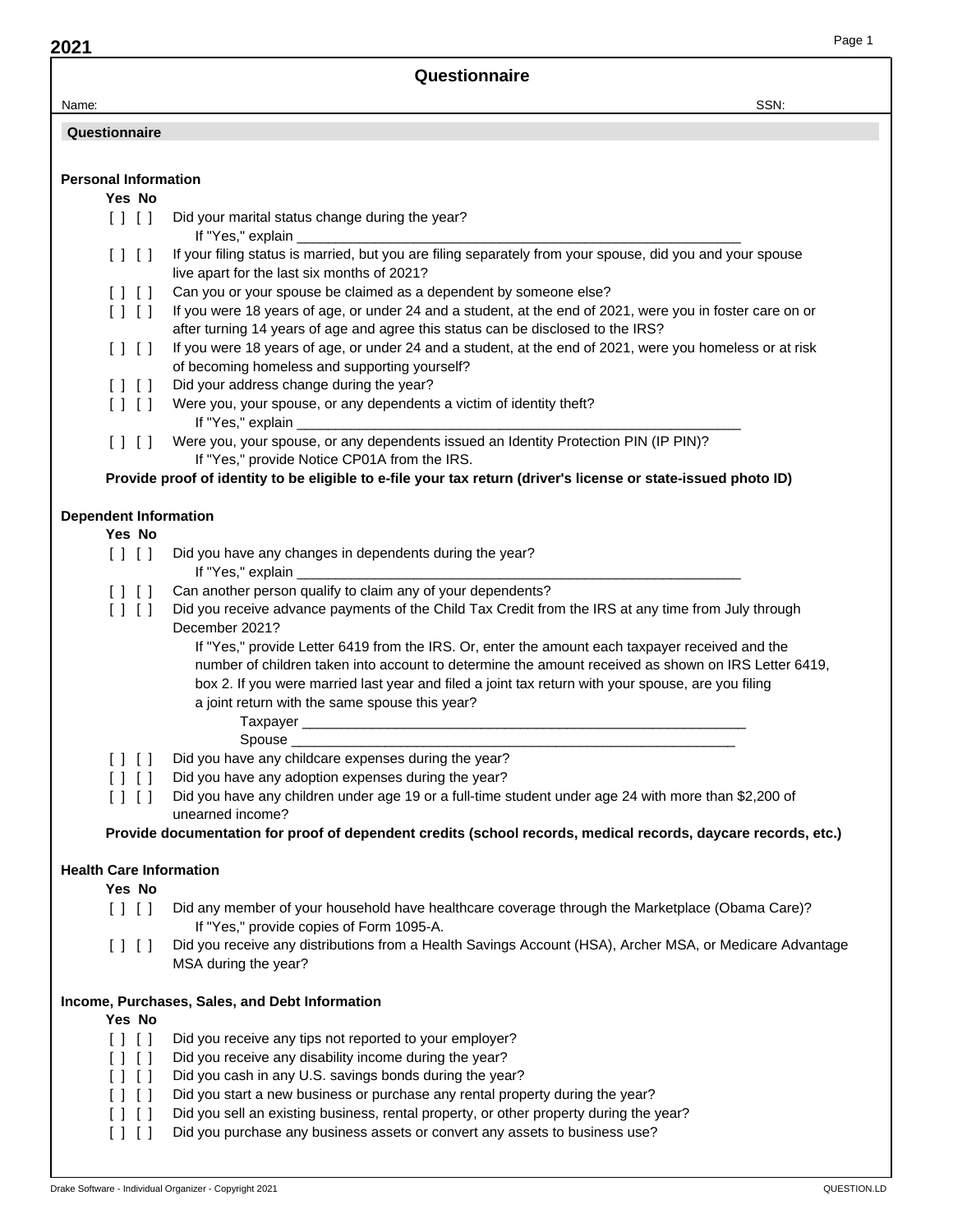| Questionnaire                                                        |                                                                                                                                                                                            |      |  |
|----------------------------------------------------------------------|--------------------------------------------------------------------------------------------------------------------------------------------------------------------------------------------|------|--|
| Name:                                                                |                                                                                                                                                                                            | SSN: |  |
| Questionnaire                                                        |                                                                                                                                                                                            |      |  |
|                                                                      |                                                                                                                                                                                            |      |  |
|                                                                      | If "Yes," provide the cost of the asset, the date it was placed in service, and business use<br>percentage.                                                                                |      |  |
| [11]                                                                 | Did you purchase any gasoline, diesel, or special fuels for off-road business use?                                                                                                         |      |  |
| [11]                                                                 | Did you buy or sell any stocks, bonds, or other investments during the year?                                                                                                               |      |  |
| [1]                                                                  | Did you sell a principal residence during the year?                                                                                                                                        |      |  |
|                                                                      | If "Yes," provide closing documentation for the purchase and sale of the home.                                                                                                             |      |  |
| $\begin{bmatrix} 1 & 1 \\ 1 & 1 \end{bmatrix}$                       | Did you have a principal residence or a piece of real property foreclosed on during the year?                                                                                              |      |  |
| $\begin{bmatrix} 1 & 1 \\ 1 & 1 \end{bmatrix}$<br>$[ \; ] \; [ \; ]$ | Did you abandon a principal residence or a piece of real property during the year?<br>Did you refinance your principal home or second home or take out a home equity loan during the year? |      |  |
|                                                                      | If "Yes," provide all escrow, closing, and other pertinent documentation and information.                                                                                                  |      |  |
| [11]                                                                 | Did you receive any principal or interest during this year from property sold in prior years?                                                                                              |      |  |
| $\begin{bmatrix} 1 & 1 \\ 1 & 1 \end{bmatrix}$                       | Did you rent out your home or use it for business?                                                                                                                                         |      |  |
| [11]                                                                 | Did you sell, exchange, or purchase any real estate during the year?                                                                                                                       |      |  |
| [11]                                                                 | Did you acquire a new or additional interest in a partnership or S corporation?                                                                                                            |      |  |
| $\begin{bmatrix} 1 & 1 \\ 1 & 1 \end{bmatrix}$                       | Did you have any debts canceled or forgiven this year?                                                                                                                                     |      |  |
| $\begin{bmatrix} 1 & 1 \\ 1 & 1 \end{bmatrix}$<br>[1]                | Does anyone owe you money that has become uncollectible?<br>Did you purchase a new hybrid, alternative motor, or electric motor energy-efficient vehicle during the                        |      |  |
|                                                                      | year?                                                                                                                                                                                      |      |  |
|                                                                      | If "Yes," provide the year, make, model, VIN, and date the vehicle was placed in service.                                                                                                  |      |  |
| [ ] [ ]                                                              | Did you receive income or incur expenses associated with a fantasy sport league?                                                                                                           |      |  |
|                                                                      | If "Yes," provide documentation.                                                                                                                                                           |      |  |
| [ ] [ ]                                                              | Did you receive income or incur expenses associated with car sharing (e.g., Lyft or Uber)?<br>If "Yes," attach Form 1099-MISC, Form 1099-NEC, and Form 1099-K.                             |      |  |
| [ ] [ ]                                                              | Did you receive income or incur expenses associated with freelancing (e.g., Upwork or TaskRabbit)?<br>If "Yes," attach Form 1099-K or Form W-2.                                            |      |  |
| [ ] [ ]                                                              | Did you receive income or incur expenses associated with fashion sharing (e.g., Poshmark or thredUP)?<br>If "Yes," provide documentation.                                                  |      |  |
| [11]                                                                 | Did you receive income or incur expenses associated with crowdfunding (e.g., Kickstarter or Indiegogo)?<br>If "Yes," attach Form 1099-K.                                                   |      |  |
| [11]                                                                 | Did you receive income or incur expenses associated with a short-term rental (e.g., Airbnb or HomeAway)?<br>If "Yes," provide documentation.                                               |      |  |
| $[1 \ 1]$                                                            | Did you receive any other income you have not provided information for with this organizer?<br>If "Yes," explain __                                                                        |      |  |
|                                                                      | <b>Itemized Deduction Information</b>                                                                                                                                                      |      |  |
| Yes No                                                               |                                                                                                                                                                                            |      |  |
| $[ \ ] \ [ \ ]$                                                      | Did you pay out-of-pocket medical or dental expenses (premiums, prescriptions, mileage, etc.) during the<br>year?                                                                          |      |  |
| [ ] [ ]                                                              | Did you pay any long-term care premiums for yourself, your spouse, or a dependent during the year?                                                                                         |      |  |
| [1]                                                                  | Did you receive any state or local income tax refunds from prior years?                                                                                                                    |      |  |
| [1]<br>[1]                                                           | Did you make any major purchases (vehicle, boat, etc.) during the year?<br>Did you pay any real estate property taxes or personal taxes during the year?                                   |      |  |
| [1]                                                                  | Did you pay mortgage interest during the year?                                                                                                                                             |      |  |
| [1]                                                                  | Did you make cash donations to charity during the year?                                                                                                                                    |      |  |
| [1]                                                                  | Did you make noncash donations to charity (clothes, furniture, etc.) during the year?                                                                                                      |      |  |
| [ ] [ ]                                                              | Did you donate a boat or vehicle during the year?<br>If "Yes," attach Form 1098-C.                                                                                                         |      |  |
| $[ \ ]$ $[ \ ]$                                                      | Did you have gambling winnings or losses during the year?                                                                                                                                  |      |  |
| [ ] [ ]                                                              | Did you have any job-related expenses that were not reimbursed by your employer (uniforms, safety<br>equipment, etc.)?                                                                     |      |  |
| [11]                                                                 | Did you use your vehicle on the job other than for commuting to work?                                                                                                                      |      |  |
| $[ ] [ ]$                                                            | Did you work out of town at any time during the year?                                                                                                                                      |      |  |
| <b>Retirement Information</b>                                        |                                                                                                                                                                                            |      |  |

**2021**

Page 2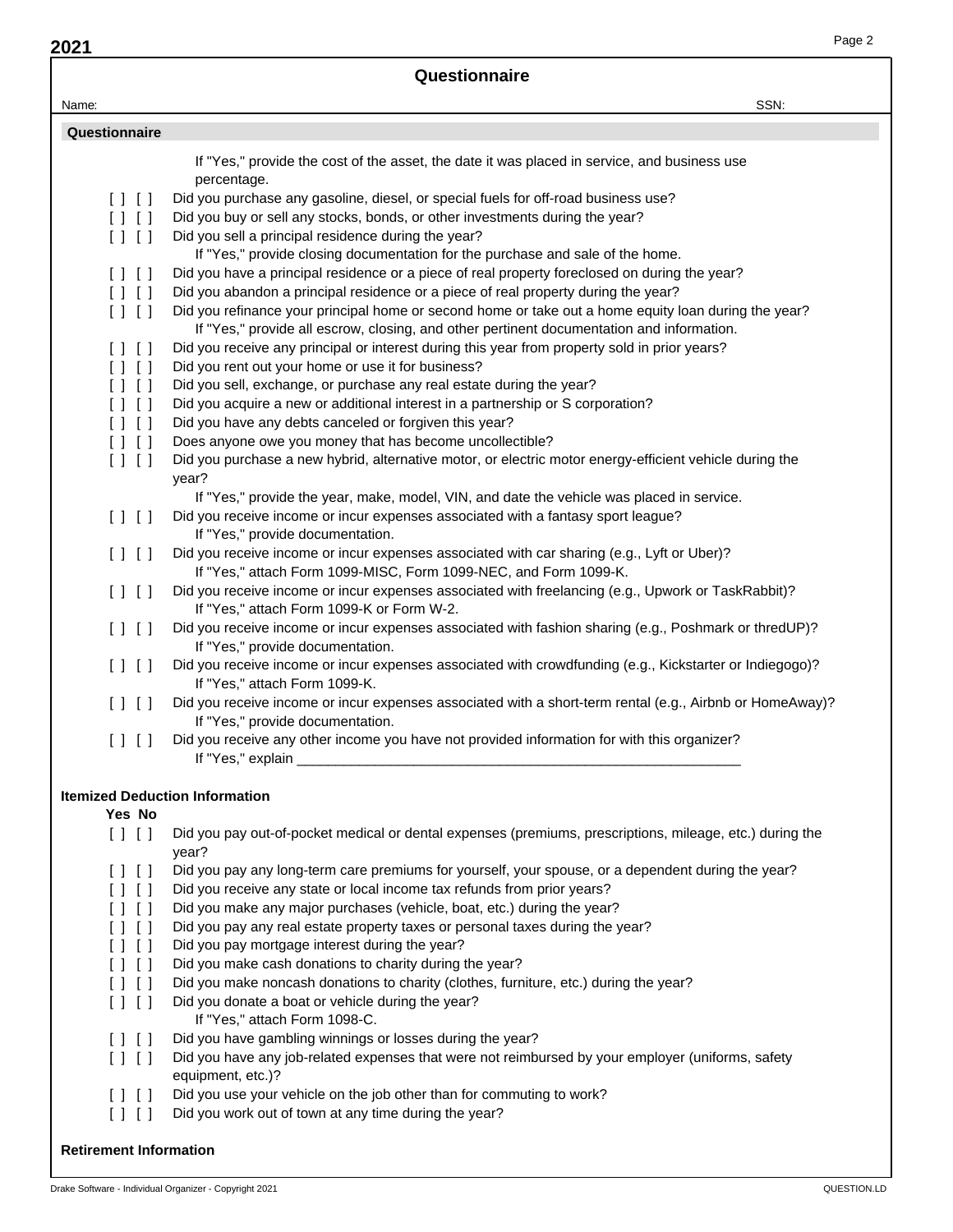**2021**

|                                                | Questionnaire                                                                                                                                                                                                            |
|------------------------------------------------|--------------------------------------------------------------------------------------------------------------------------------------------------------------------------------------------------------------------------|
| Name:                                          | SSN:                                                                                                                                                                                                                     |
| Questionnaire                                  |                                                                                                                                                                                                                          |
| Yes No                                         |                                                                                                                                                                                                                          |
| $[ \ ] \ [ \ ]$                                | Did you receive any payments from a pension, profit sharing, or 401(k) plan during the year?                                                                                                                             |
| $\begin{bmatrix} 1 & 1 \\ 1 & 1 \end{bmatrix}$ | Did you make any contributions to, withdrawals from, or execute any rollovers from an IRA, Roth, Keogh,<br>SIMPLE, SEP, 401(k), or other qualified retirement plan during the year?                                      |
| [11]                                           | Did you receive any Social Security benefits during the year?                                                                                                                                                            |
| <b>Education Information</b>                   |                                                                                                                                                                                                                          |
| Yes No                                         |                                                                                                                                                                                                                          |
| $[ \ ] \ [ \ ]$                                | Did you pay tuition expenses that were required for attending college, university, or vocational school<br>for yourself, your spouse, or a dependent during the year (even if classes were attended in another<br>year)? |
| [11]                                           | Did anyone in your household attend a post-secondary school during the year?                                                                                                                                             |
| $\begin{bmatrix} 1 & 1 \\ 1 & 1 \end{bmatrix}$ | Did you make a contribution to or receive a distribution from an Education Savings Account or Qualified<br>Tuition Program during the year?                                                                              |
| [ ] [ ]                                        | Did you pay student loan interest for yourself, your spouse, or your dependents during the year?                                                                                                                         |
| <b>Miscellaneous Information</b>               |                                                                                                                                                                                                                          |
| Yes No                                         |                                                                                                                                                                                                                          |
| $[ \ ] \ [ \ ]$                                | Did you receive the third stimulus payment (Economic Impact Payment or EIP) in 2021?<br>If "Yes," enter the amount received for each taxpayer and provide Notice-1444-C or Letter 6475 from<br>the IRS.                  |
|                                                |                                                                                                                                                                                                                          |
|                                                | Spouse ___________                                                                                                                                                                                                       |
| $[ \ ] \ [ \ ]$                                | Was your earned income in 2021 less than your earned income in 2019?<br>If "Yes," enter the amount of your 2019 earned income.                                                                                           |
| [11]                                           | Did you receive, sell, exchange, or otherwise dispose of any financial interest in any virtual<br>currencies?                                                                                                            |
| $[ \ ]$ $[ \ ]$                                | Did you incur a gain or loss due to damaged or stolen property?<br>If "Yes," provide the incident date, value of the property, and amount of insurance reimbursements.                                                   |
| $\Box$                                         | Did you pay wages to any household employees (babysitter, nanny, housekeeper, etc.)?                                                                                                                                     |
| $[ \; ] \; [ \; ]$                             | Did you make gifts to any one person in excess of \$15,000 during the year?<br>Yes No                                                                                                                                    |
|                                                | [] [] If "Yes," are you splitting the gift with your spouse?                                                                                                                                                             |
| [ ] [ ]                                        | Did you incur moving expenses during the year?                                                                                                                                                                           |
| $[ \ ] \ [ \ ]$                                | Did you make any energy-efficient improvements to your main home during the year?                                                                                                                                        |
| [ ] [ ]                                        | Are you a business owner who paid health insurance premiums for your employees during the year?                                                                                                                          |
| [ ] [ ]                                        | Did you own interest or shares in a Qualified Opportunity Fund?                                                                                                                                                          |
| [ ] [ ]<br>[ ] [ ]                             | Did you apply an overpayment of your 2020 taxes to your 2021 estimated taxes?<br>If you have an overpayment of 2021 taxes, do you want the refund applied to your 2022 estimated taxes?                                  |
| [1]                                            | Did you make any estimated payments toward your 2021 taxes?                                                                                                                                                              |
| [11]                                           | Do you want to have any refund or balance due directly deposited or withdrawn?                                                                                                                                           |
|                                                | If "Yes," provide a canceled checking or savings slip.                                                                                                                                                                   |
| [ ] [ ]                                        | Do you anticipate your income or withholdings to be different for 2022?                                                                                                                                                  |
| [11]                                           | Did you make any purchases subject to Use Tax?<br>If "Yes," provide details.                                                                                                                                             |
| [11]                                           | Did you receive any notices from the IRS or state taxing authority?<br>If "Yes," explain _____________                                                                                                                   |
| [ ] [ ]                                        | May the IRS discuss your tax return with your preparer?                                                                                                                                                                  |
| [11]                                           | Would you like a copy of your tax return sent to you electronically instead of receiving a printed copy?                                                                                                                 |
| <b>Foreign Tax Information</b>                 |                                                                                                                                                                                                                          |
| Yes No                                         |                                                                                                                                                                                                                          |
|                                                |                                                                                                                                                                                                                          |